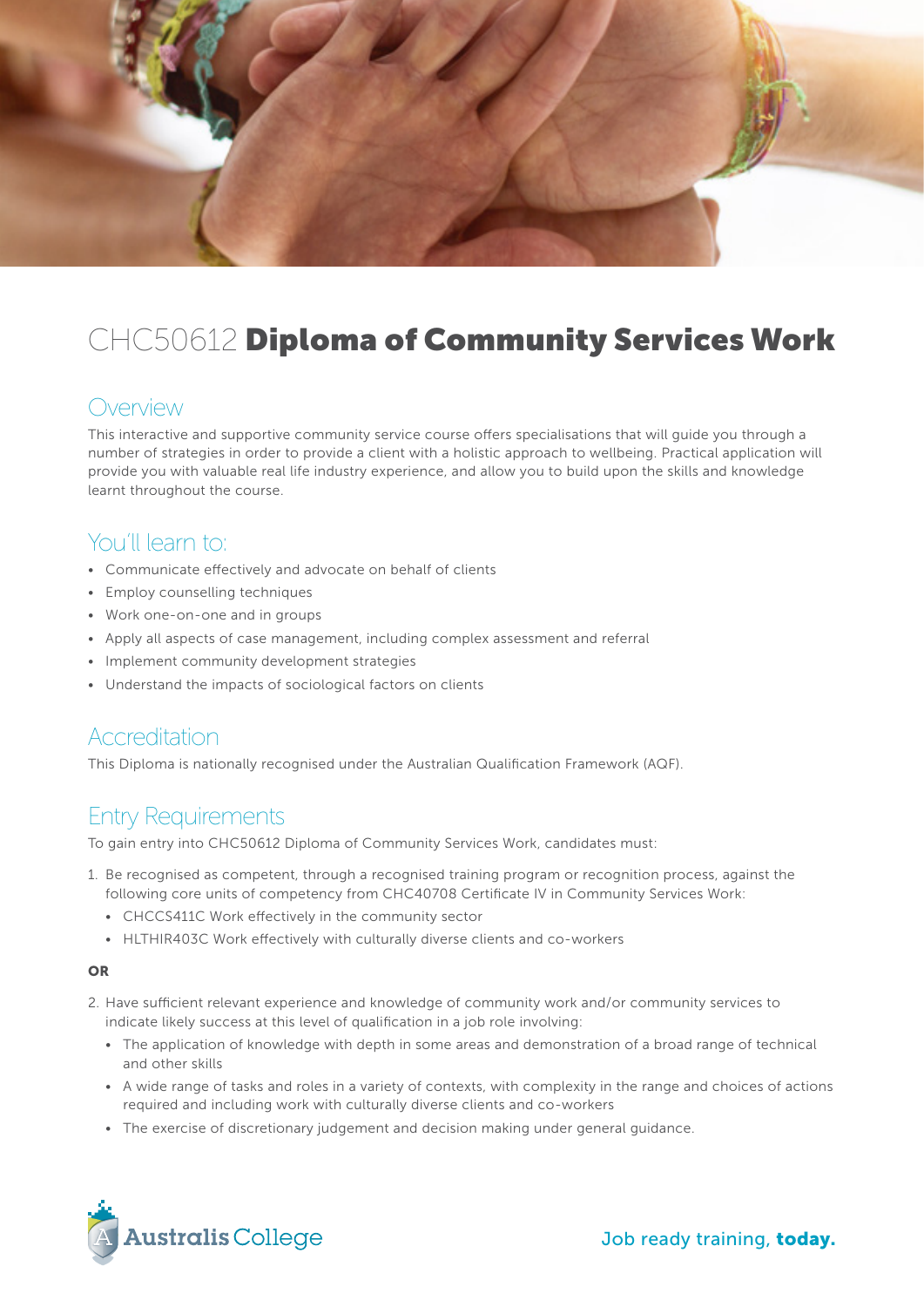### Practical Placement

To be assessed as competent in this qualification, individual students are required to undertake 150 hours of supervised work placements in a relevant community service delivery setting, involving, for example, direct client work or community education or development.

Evidence provided by the supervisor will contribute to assessment of the candidate's ability to work at this level.

## Duration & Cost

This is an 18 Month (Full time) to 24 Month (Part time) course, with a cost of \$13,500.

# Subject list for CHC50612 Diploma of Community Services Work

This course contains the following two streams:

- Working with families and youth.
- Working with people with a disability.

Over an 18-24 month period, students at Australis College must complete 18 units of competency for this qualification. This is made of the 11 core units as below, the 2 group elective units, and the 5 units from their chosen stream.

#### Core Units

| <b>Unit of Competency</b>                                                         | <b>Unit of Competency Code</b> |
|-----------------------------------------------------------------------------------|--------------------------------|
| Develop, implement and promote effective workplace communication                  | CHCCOM504B                     |
| Work within a structured counselling framework                                    | CHCCSL501A                     |
| Plan and conduct group activities                                                 | CHCGROUP403D                   |
| Confirm client developmental status                                               | CHCLD415A                      |
| Contribute to WHS processes                                                       | HLTWHS300A                     |
| Work intensively with clients                                                     | CHCCW503A                      |
| Implement community development strategies                                        | CHCCD514B                      |
| Conduct complex assessment and referral                                           | CHCCS500B                      |
| Develop, facilitate and monitor all aspects of case management                    | CHCCM503C                      |
| Reflect on and improve own professional practice                                  | CHCORG428A                     |
| Analyse impacts of sociological factors on clients in community work and services | CHCLD514B                      |

Students must complete both of the following group elective units of competency.

| <b>Unit of Competency</b>                                                                   | <b>Unit of Competency Code</b> |
|---------------------------------------------------------------------------------------------|--------------------------------|
| Develop, implement and promote effective workplace communication                            | CHCCOM504B                     |
| Analyse impacts of sociological factors on clients in community work and services CHCLD514B |                                |



Job ready training, today.